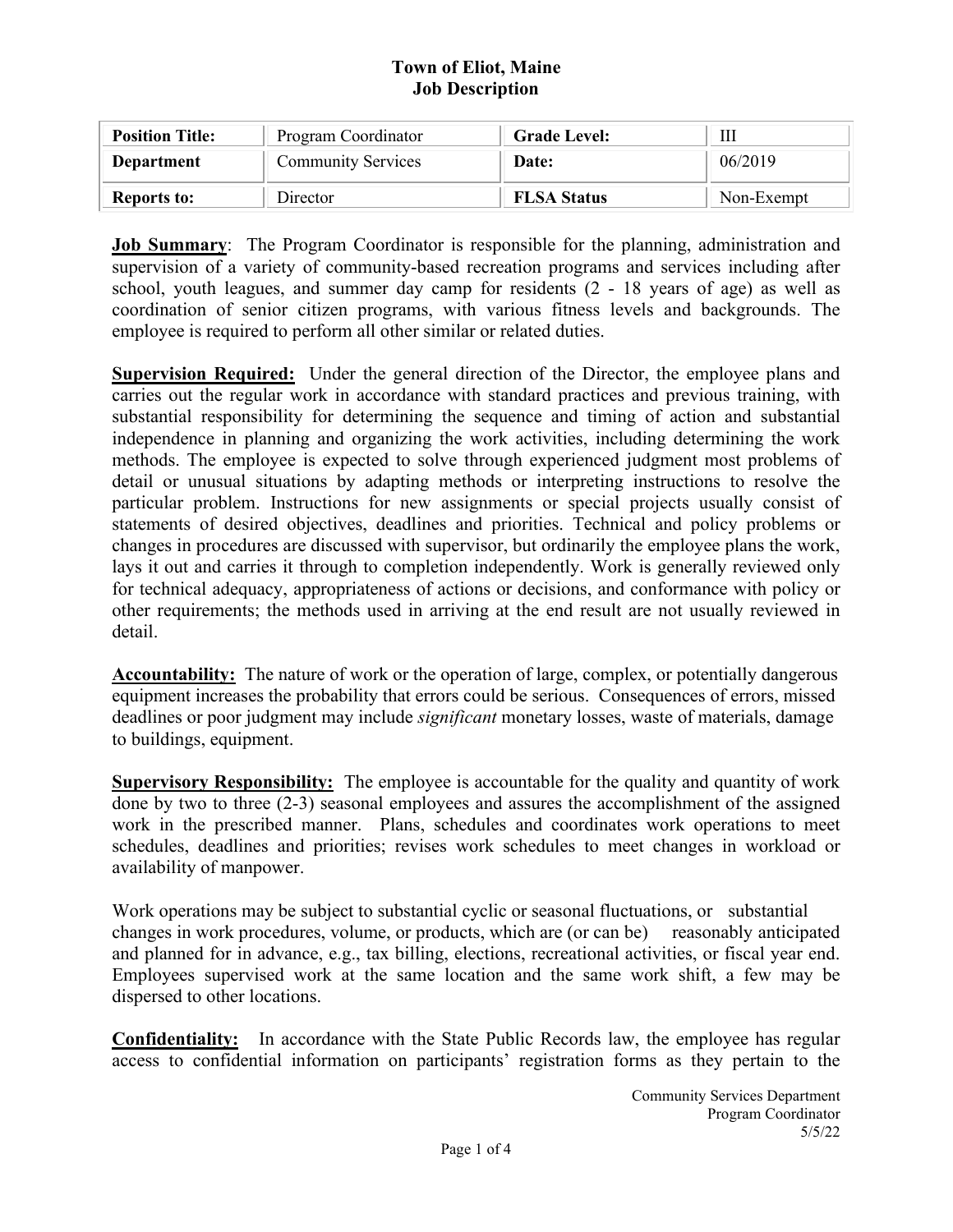specific programs being supervised.

**Judgment:** Work requires the employee to examine, analyze, and evaluate facts and circumstances surrounding individual problems and determine the necessary actions to be taken within the limits of standard or accepted operating practices. Guidelines include a large body of policies, practices, and precedents which may be conflicting, at times. Independent judgment is used to evaluate specific situations to determine appropriate actions.

**Complexity:** Work consists of the practical application of a variety of concepts, practices, and specialized techniques relating to a professional or technical field. Assignments typically involve evaluation and interpretation of factors, conditions or unusual circumstances; inspecting, testing or evaluating compliance with established standards or criteria; gathering, analyzing and evaluating facts or data using specialized fact-finding techniques; or determining the methods to accomplish the work.

**Work Environment:** Working conditions involve exposure to a combination of unpleasant elements such as loud noises, fumes, dust, smoke, heat, cold, or extreme temperatures. Employee is required to work beyond normal business hours to attend evening meetings as well as to attend department activities on weekends, holidays or mornings.

**Nature and Purpose of Relationships:** Relationships are primarily with co-workers and the public involving frequent explanation, discussion or interpretation of practices, procedures, regulations or guidelines in order to render service, plan or coordinate work efforts, or resolve operating problems. More than ordinary courtesy, tact, and diplomacy may be required to resolve complaints or deal effectively with uncooperative or uninformed persons.

**Occupational Risk:** Duties generally do not present occupational risk to the employee. Personal injury could occur, however, through employee failure to properly follow safety precautions or procedures. Examples of injury include bruises from falls, cuts or burns, or muscular strains from lifting or carrying department equipment and/or materials.

## **Essential Functions:**

*The essential functions or duties listed below are intended only as illustrations of the various types of work that may be performed. The omission of specific statements of duties does not exclude them from the position if the work is similar, related, or a logical assignment to the position.* 

Responsible for the development, implementation, and supervision of all youth-sponsored and senior citizen department activities or programs.

Assists the Director with the coordination of department-sponsored special events as well as the coordination of Youth Summer Camps (including the recruitment, training and scheduling of staff) and Youth Sports Leagues.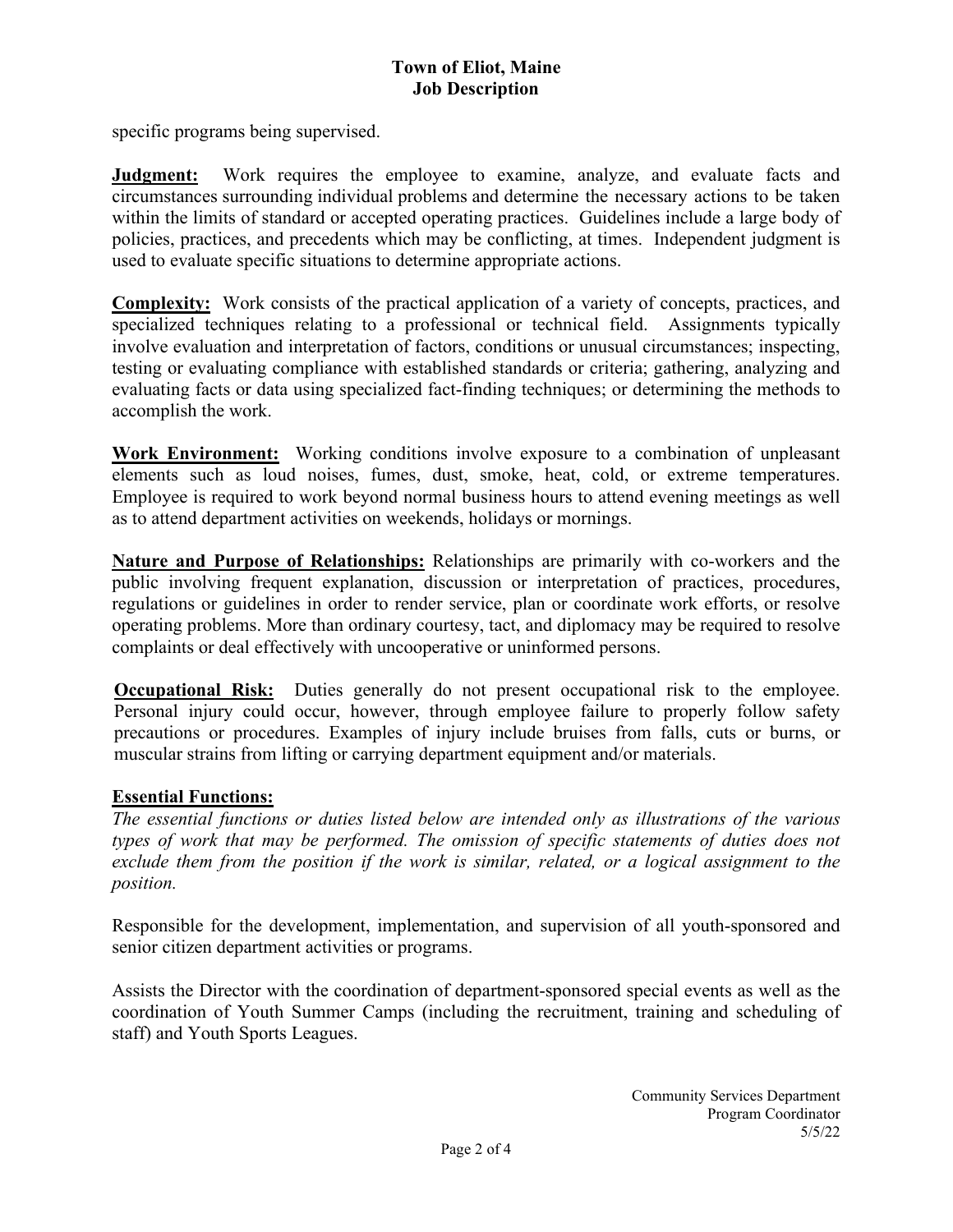Conducts equipment inventory and ensures that equipment is maintained in proper operating condition.

Completes program evaluation forms.

Responsible for assisting in the administration of the department's web site and social media postings.

Ensures that all program activity records are maintained in a detailed and accurate manner.

Assists the Director with fund raising efforts in support of department activities (i.e. sponsorships).

Fills in for Kids Play as a group leader as required.

Operates a town-owned multi-passenger transportation bus/van as necessary.

Attends workshops and training seminars to maintain required credentials and knowledge of current recreation program operating practices and techniques.

#### **Recommended Minimum Qualifications:**

**Education and Experience:** A minimum of an Associate's degree or a journeyman's level of trade knowledge in Recreation, Sports Management, Education or a related field; a minimum of three to five (3-5) years of related work experience; or any equivalent combination of education, training and experience which provides the required knowledge, skills and abilities to perform the essential functions of the job.

**Special Requirements:** Must have: a valid Class C Motor Vehicle Driver's license with a satisfactory driver's record; the ability to obtain a CPR, AED, and First Aid Certification; as a condition of employment must successfully complete a State of Maine personal background investigation.

#### **Knowledge, Abilities and Skill**

Knowledge: Knowledge of the principles, techniques, and practices of planning, directing and evaluating community-based recreational or sports activities specifically for participants if various ages, backgrounds and fitness levels; knowledge of the materials, methods, safety precautions and techniques related to the provision of recreation programs. Knowledge of office software (i.e. word processing or spread sheet applications) as well as publisher or photo shop software, the Internet, social media, and web site technology in support of department operations.

Community Services Department Program Coordinator 5/5/22 Abilities: Ability to establish and maintain effective working relationships with program participants of all ages and fitness levels as well as to recruit and train department employees of